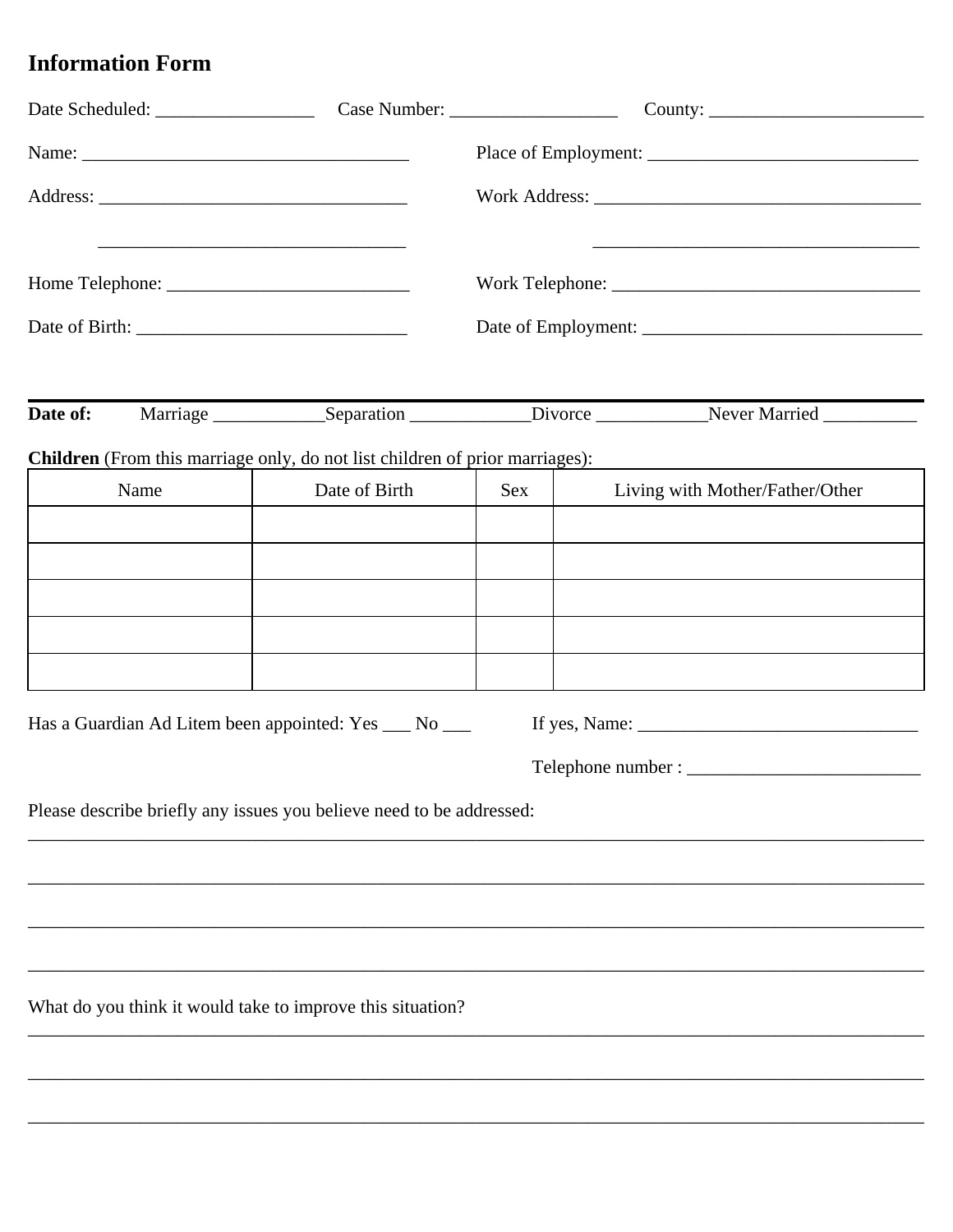| 1. What would you say about your relationship with the other parent?<br>Excellent Good Fair Poor<br>Couldn't be worse                |
|--------------------------------------------------------------------------------------------------------------------------------------|
| 2. What effect do you think this relationship has on the children?<br>None at all $\_\_$                                             |
| 3. Are you fearful of the other party for any reason?                                                                                |
| 4. Has the other party ever threatened to hurt you in any way?                                                                       |
| 5. Has the other party ever hit you or used any other type of physical force towards you?                                            |
| 6. Has the other party emotionally or sexually abused you?                                                                           |
| 7. Have you ever called the police, requested a restraining, or sought help for yourself as a result of abuse by the other<br>party? |
| 8. Has the other party ever threatened to deny you access to your children?                                                          |
| 9. Do you have any concerns about the children's emotional or physical safety with you or the other party?                           |
| 10. Children for whom you are primary residential parent (Name/Age)                                                                  |
|                                                                                                                                      |
|                                                                                                                                      |

11. How often do you have contact with the children who do not live with you? \_\_\_\_\_\_\_\_\_\_\_\_\_\_\_\_\_\_\_\_\_\_\_\_\_\_\_\_\_\_\_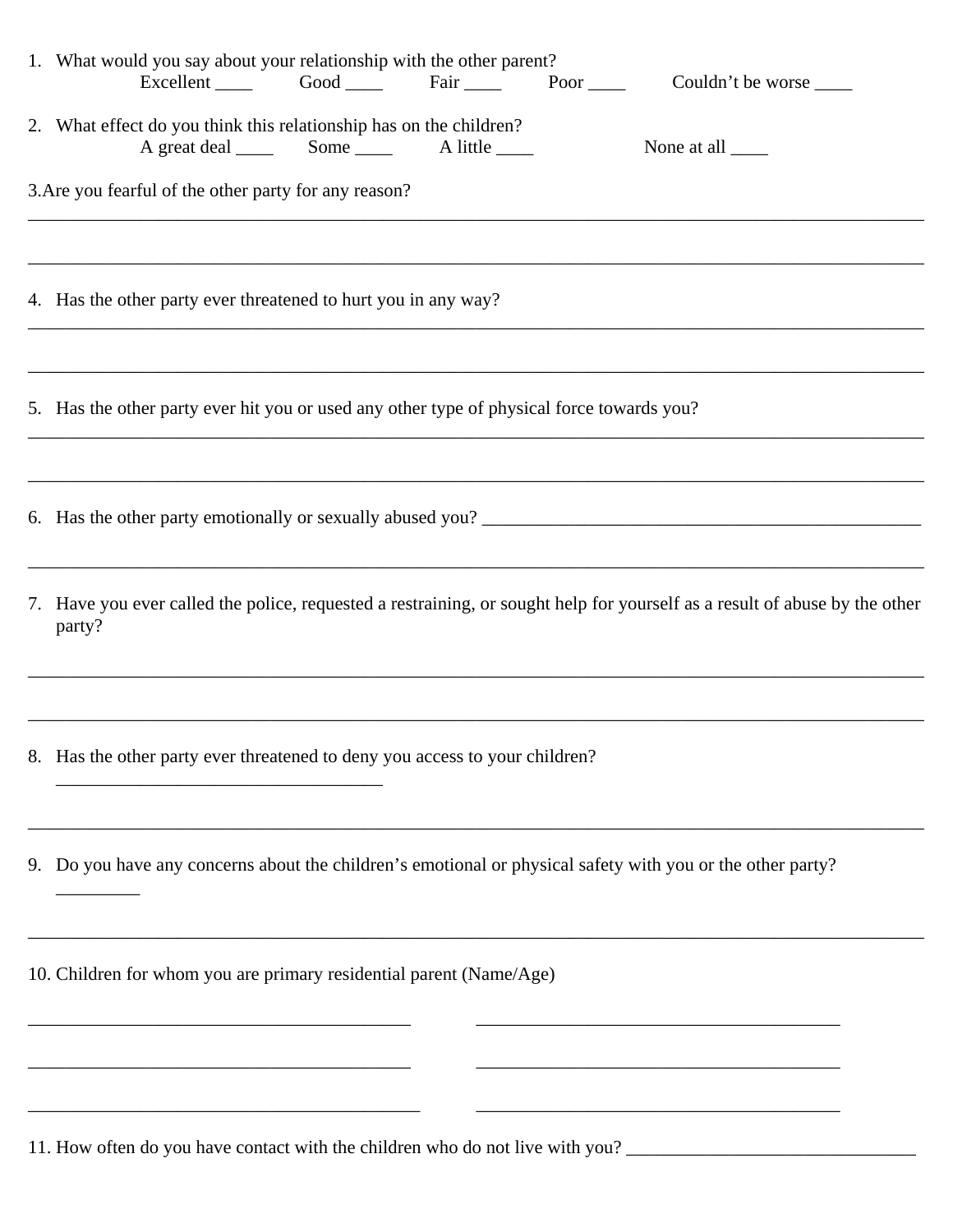| 13. Present use of alcohol (including beer, wine, liquor)                                                                                         |  |  |  |  |  |
|---------------------------------------------------------------------------------------------------------------------------------------------------|--|--|--|--|--|
| 14. Have you ever been arrested for an alcohol related crime? _____ If yes, please explain:                                                       |  |  |  |  |  |
| 15. Have you ever undergone treatment for substance abuse? _____ If so, please indicate when/where                                                |  |  |  |  |  |
| Please rate the effectiveness of this treatment: Very effective _______ Helpful _____ Waste of time ____                                          |  |  |  |  |  |
|                                                                                                                                                   |  |  |  |  |  |
|                                                                                                                                                   |  |  |  |  |  |
| 19. Have you or the other parent participated in domestic violence classes, batter's intervention, anger management?                              |  |  |  |  |  |
| If yes, please rate the effectiveness of these classes in eliminating abusive behavior.<br>Very effective ______ Helpful _____ Waste of time ____ |  |  |  |  |  |
| 20. Have there ever been charges filed against you for physical assault, battery, domestic violence or stalking?                                  |  |  |  |  |  |
|                                                                                                                                                   |  |  |  |  |  |
| 21. Do you have any concerns about your physical safety during joint meetings held with the parenting coordinator?                                |  |  |  |  |  |
| If yes: please describe:                                                                                                                          |  |  |  |  |  |
|                                                                                                                                                   |  |  |  |  |  |

\_\_\_\_\_\_\_\_\_\_\_\_\_\_\_\_\_\_\_\_\_\_\_\_\_\_\_\_\_\_\_\_\_\_\_\_\_\_\_\_\_\_\_\_\_\_\_\_\_\_\_\_\_\_\_\_\_\_\_\_\_\_\_\_\_\_\_\_\_\_\_\_\_\_\_\_\_\_\_\_\_\_\_\_\_\_\_\_\_\_\_\_\_\_\_\_